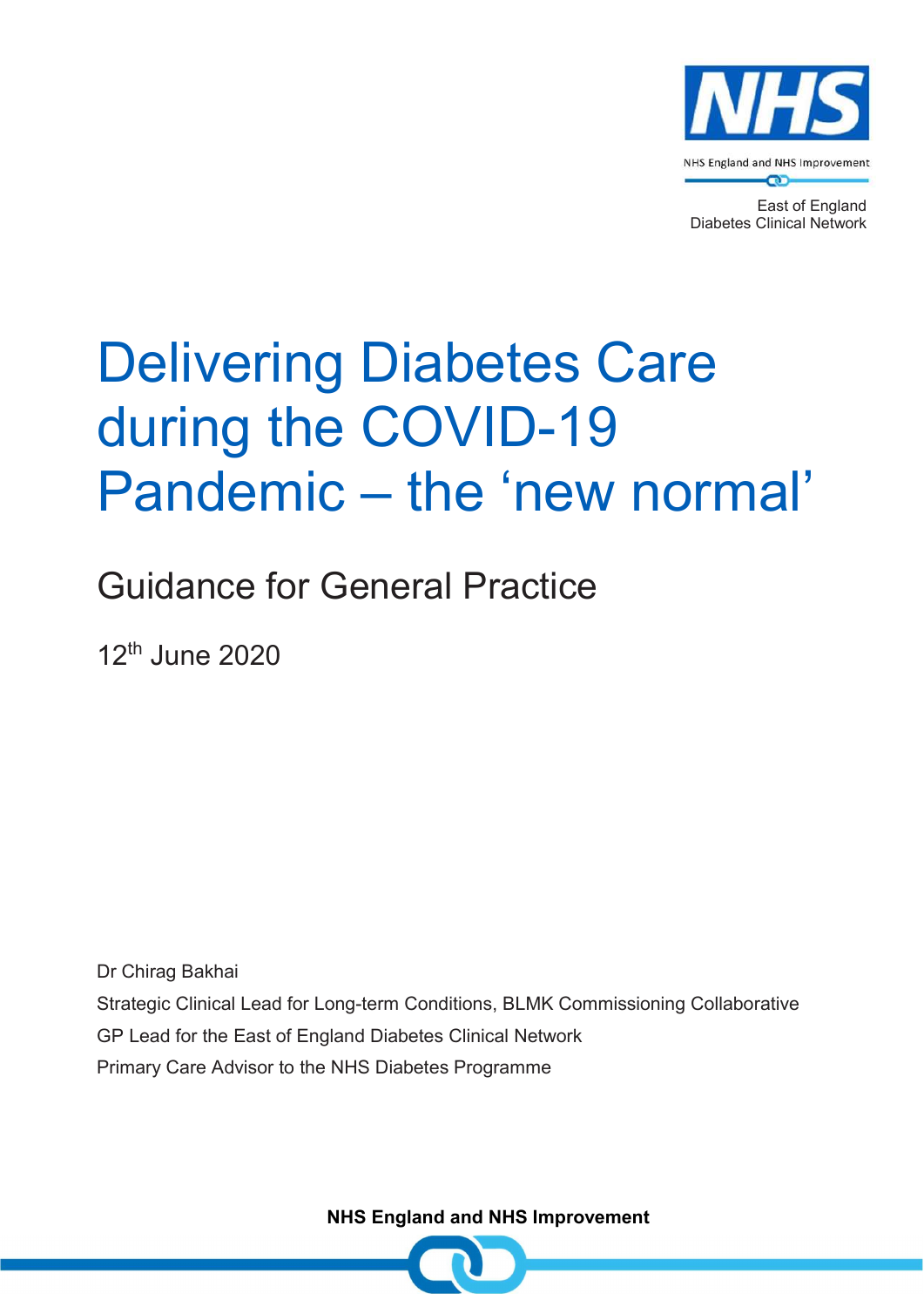## Summary of key points

This two page summary covers the key points within the guidance and includes the example approach to prioritisation of reviews. Each point in explored in greater detail with supporting advice, information and rationale in the main document.

- The COVID-19 pandemic has required healthcare services to adapt their approaches to care delivery, with remote consultations becoming the default where applicable. It has brought a number of challenges regarding clinical capacity and the management of ongoing care needs alongside the risks associated with face-to-face contact
- Reviews should follow a two-stage process; the first part is focused on any necessary elements requiring face-to-face contact (such as venous blood testing and complete foot checks) and may be omitted on a case-by-case basis after discussion of risks and benefits; the second part is essential for all reviews and is a consultation, performed remotely unless face-to-face contact is specifically required, covering information gathering, issues, concerns, results, actions and next steps
- People with evidence of hypoglycaemia or extreme hyperglycaemia, active foot disease, new pregnancy or new insulin initiation have urgent clinical needs and should be reviewed without delay
- Prioritisation for routine reviews may be necessary with various possible approaches. For any approach, consideration should be given to feasibility, complexity, utility, effect on inequalities, possible unintended consequences and any groups needing additional consideration
- The example approach to prioritisation in this document takes into account significant comorbidities and complications of diabetes, missed reviews and last recorded HbA1c, blood pressure and lipid management status. It is intended a guide only and practices should consider factors and thresholds based on local needs, data and context:

|                                                                                                           | HbA1c (mmol/mol)   | $BP$ (mmHg)         | Lipid management status                                  |  |  |
|-----------------------------------------------------------------------------------------------------------|--------------------|---------------------|----------------------------------------------------------|--|--|
|                                                                                                           |                    |                     |                                                          |  |  |
| <b>RED</b>                                                                                                | $> 86$ mmol/mol*   | $\geq 160/100$      | Not on statin despite hx of CVD (excl. haem              |  |  |
| <b>AMBER</b>                                                                                              | $59 - 86$ mmol/mol | $141/81 - 159/99**$ | Not on statin despite age $\geq$ 40 yrs and QRISK $\geq$ |  |  |
| <b>GREEN</b>                                                                                              | $\leq$ 58 mmol/mol | ≤ 140/80**          | On statin (or statin not indicated / declined)           |  |  |
| If last results fall into GREEN category but are > 24 months old, person should be stratified as AMBER    |                    |                     |                                                          |  |  |
| People with last results in GREEN category with significant co-morbidities (including CKD stage 3-5, CHD, |                    |                     |                                                          |  |  |
| CBVD, heart failure) or known significant complications of diabetes should be stratified as AMBER         |                    |                     |                                                          |  |  |

- National Diabetes Audit data show that over 80% of people achieving glycaemic and blood pressure treatment targets in the previous year are likely to achieve these again in the following year
- A personalised approach to reviews should be taken; in people with moderate or severe frailty, avoid over-intensive glycaemic control with agents prone to causing hypoglycaemia and over-intensive control of blood pressure and lipids. For people at end of life, focus care on symptom management
- The need for face-to-face contact for venous blood testing and foot checks should ideally be assessed on a case-by-case basis. This is particularly important for people who are shielding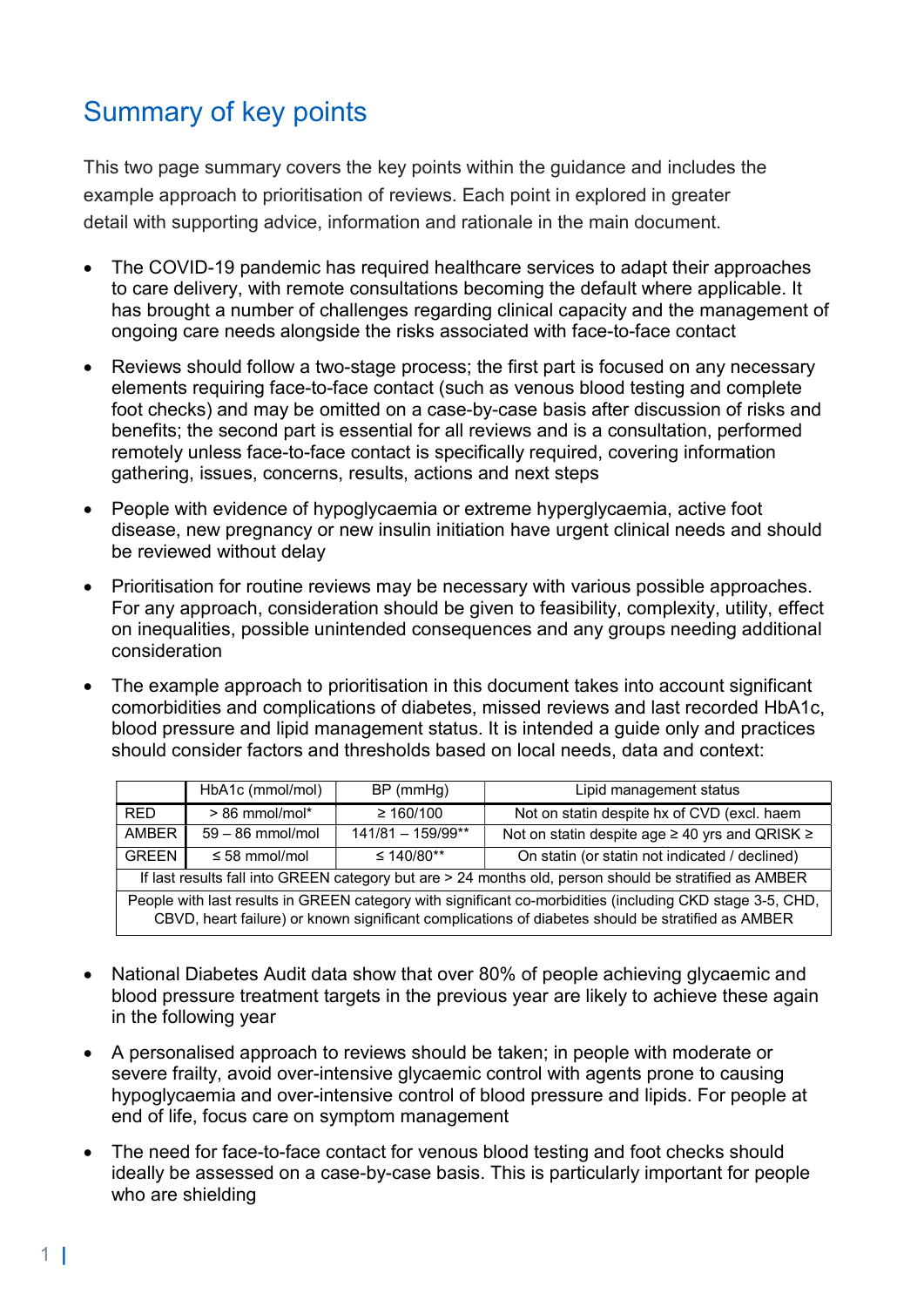- Although likely to be needed by most people, venous blood tests may not be necessary for all. The key question to consider is whether venous blood tests will affect clinical management (a detailed set of principles of consider is included in the main document). If required, phlebotomy should occur at COVID-minimal sites
- Blood pressure readings should be obtained remotely. If this is not possible, face-toface measurement may be performed if seen for other reasons (such as venous blood testing) or if there are specific concerns. People should be encouraged to purchase a monitor for home use although it is recognised that this may not be feasible for all
- Urinary albumin creatinine ratio may be tested without any face-to-face contact with healthcare professionals
- People should be encouraged and supported to check their own feet daily. Any symptoms suggesting diabetic foot disease should be acted on promptly and referred to specialist care within 24 hours
- Elements of foot checks may be performed remotely by video call although there may be challenges with video quality and positioning. If a venous blood test is arranged and an in-person foot check is indicated, this should be performed at the same visit, by the same person if possible
- Retinal screening providers are also using risk stratification; people who attended their last invited screen and were assessed as being at low risk of sight loss or retinopathy (R0M0) may have the time between screening extended to up to 24 months. All recall is managed by the provider
- Self-reported weight measurements are acceptable. People with obesity should be supported to lose weight although care should be taken in older people and those with frailty due to the risk of sarcopenia
- Digital self-management tools have recently launched nationally; ensure people are aware of this free-of-charge support and how it may be accessed:
	- o Digibete is for children and young adults and is accessed via specialist teams
	- o MyType1Diabetes is for adults and can be accessed directly at www.myType1diabetes.nhs.uk
	- o Healthy Living for Type 2 Diabetes is due to be released shortly with a direct to consumer route enabled.
- People with diabetes should be made aware of sick day rules and what to do if unwell
- Explore psychological and emotional wellbeing and offer support as applicable
- For people at high risk of Type 2 Diabetes (but not previously diagnosed with diabetes), the NHS Diabetes Prevention Programme is still accepting referrals and is operating fully remotely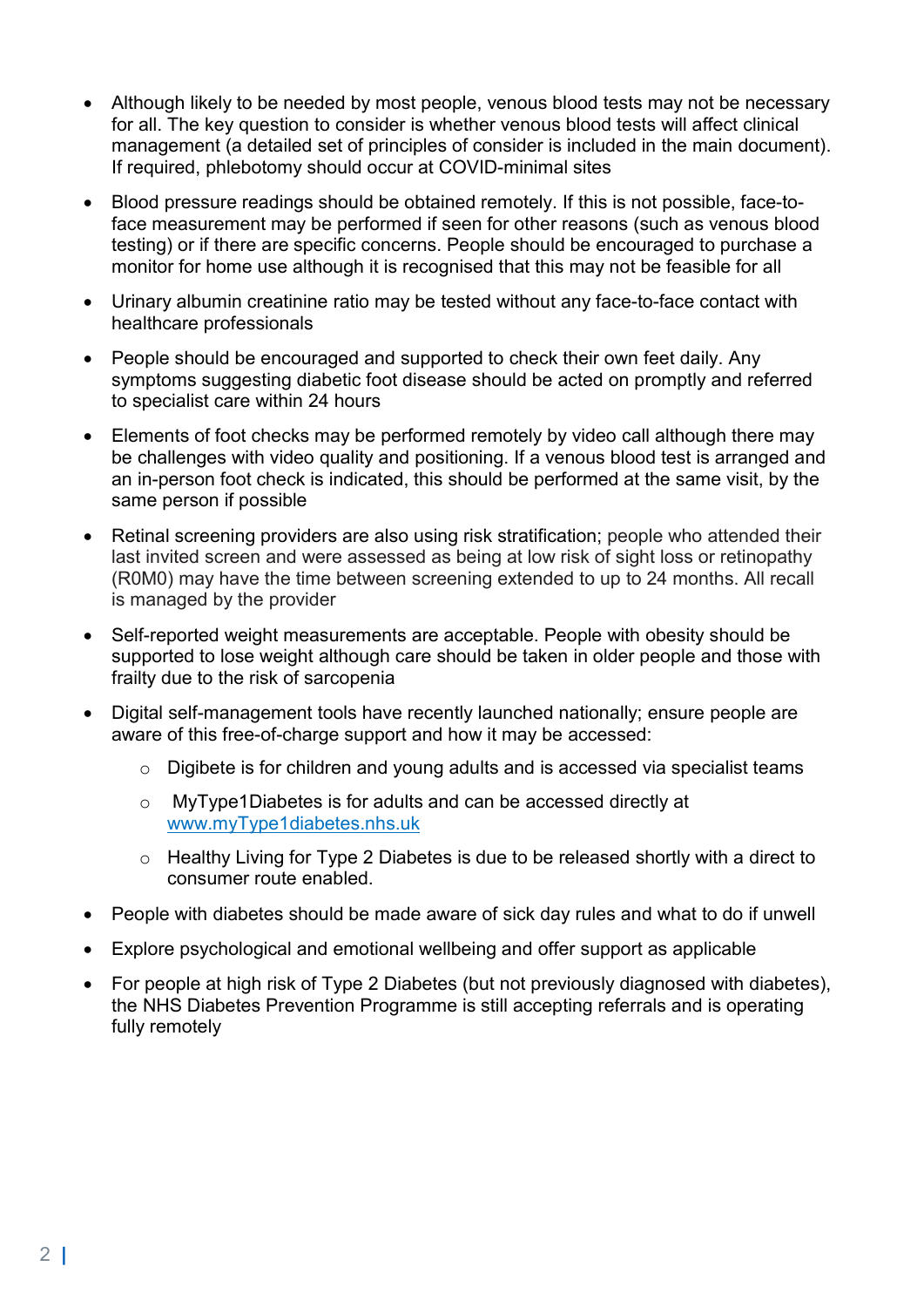# **Contents**

| 1 <sub>1</sub> |  |
|----------------|--|
| 2.             |  |
| 3.             |  |
| 4.             |  |
| 5.             |  |
| 6.             |  |
| 7.             |  |
| 8.             |  |
| 9.             |  |
| 10.            |  |
| 11.            |  |
| 12.            |  |
| 13.            |  |
| 14.            |  |
| 15.            |  |
| 16.            |  |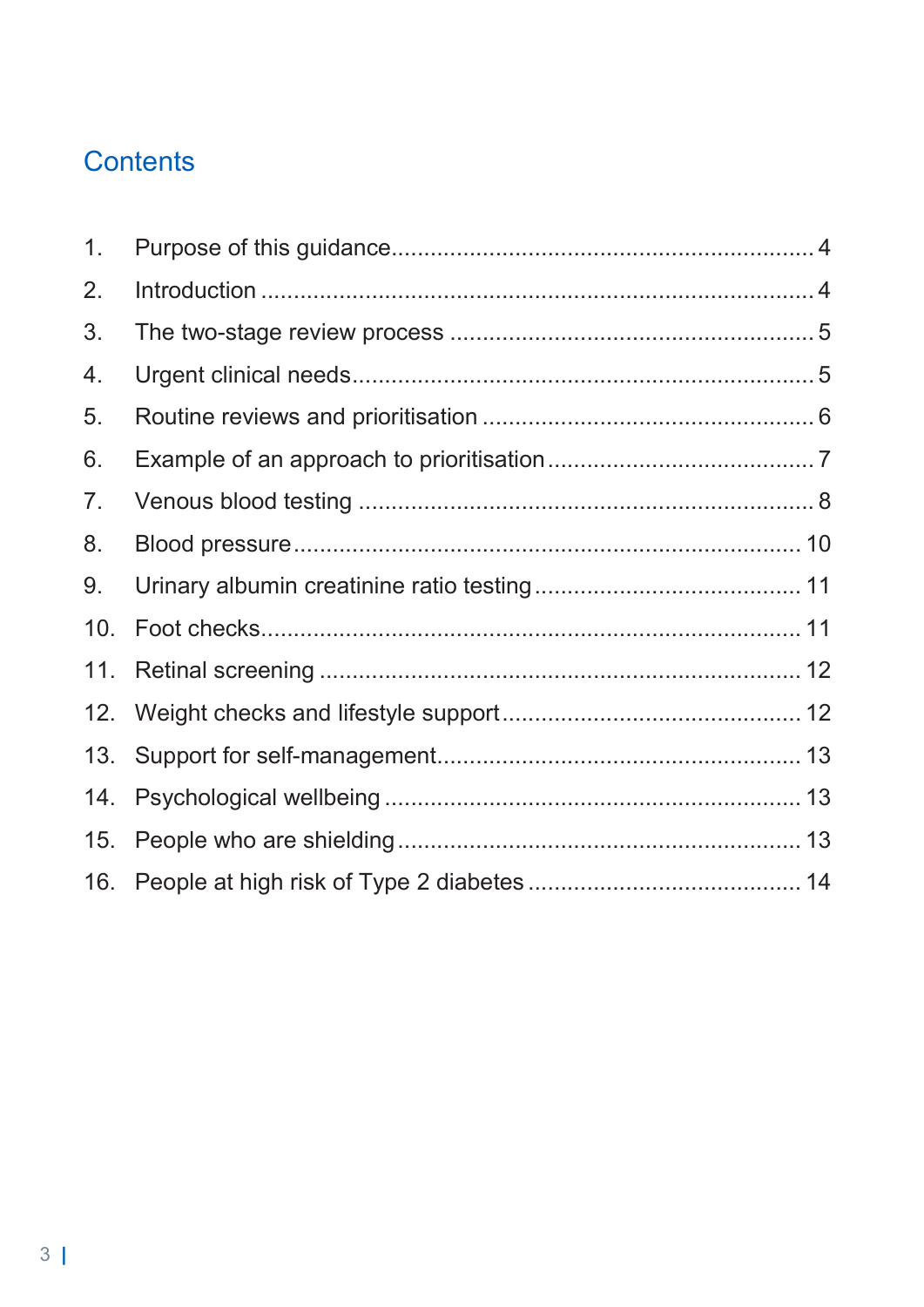## Purpose of this guidance

This document is intended to guide and support General Practices with the delivery of diabetes care during the COVID-19 pandemic. Recognising the challenges faced relating to workforce and capacity, and considering the management of ongoing care needs alongside the risks posed by face-to-face contact during the pandemic, this document aims to give practical, pragmatic advice, with supporting examples, regarding approaches to the delivery of diabetes care in the 'new normal'.

#### **Introduction**

During the COVID-19 pandemic, primary, community and secondary care services have made major changes to the ways in which they deliver care. Remote consultations are used across care settings and we have adapted our processes in response to the potential risks posed by face to face contact. At the same time, we face additional challenges regarding clinical capacity and unmet need which have arisen during the pandemic.

In General Practice, 'routine annual reviews' for people with diabetes have largely been suspended. This has been driven by a number of factors in the context of increased workforce pressures: the need to prioritise clinical capacity to deal with urgent clinical needs, the need to protect people with diabetes from potential harm related to face-to-face contact (required for venous blood testing and complete foot checks), and the need to reduce non-urgent demand on pathology testing services.

Prior to the COVID-19 pandemic, clinical reviews for people with diabetes generally occur in response to an identified acute clinical need or as a 'routine review' or follow-up. The former aims particularly to reduce risks of imminent harm and may relate to hypoglycaemia, extreme hyperglycaemia, or active foot disease – situations which may result in admission to hospital if urgent action is not taken – while the latter tends to be more scheduled with the purpose of optimising glycaemia, blood pressure and lipids to reduce the risk of the complications of diabetes and performing pro-active monitoring to identify these at an early stage.

The vast majority of diabetes reviews in General Practice take place for people with Type 2 diabetes; however, some also take place for people with Type 1 diabetes or with other forms of diabetes, particularly if not under specialist care. This document does not differentiate between types of diabetes since it is mainly focused on the practical aspects of reviews in the context of the COVID-19 pandemic; however, given the difference in aetiology and pathophysiology, clinical management is likely to differ. Up to 25% of people with Type 1 diabetes will be solely under the care of their General Practice team.

Specialist diabetes services are continuing to operate and, like General Practice, are reviewing people remotely where possible and appropriate. If any review, urgent or routine, highlights a need for specialist diabetes care, referral to such teams should proceed without delay (or should trigger communication with the specialist team if the person with diabetes is already under their care). Particularly for people with Type 1 diabetes, specialist diabetes teams may have access to resources such as structured education tools, specialist psychological support and technology (such as flash glucose monitoring, continuous glucose monitoring, insulin pumps) which are not all available directly to General Practice.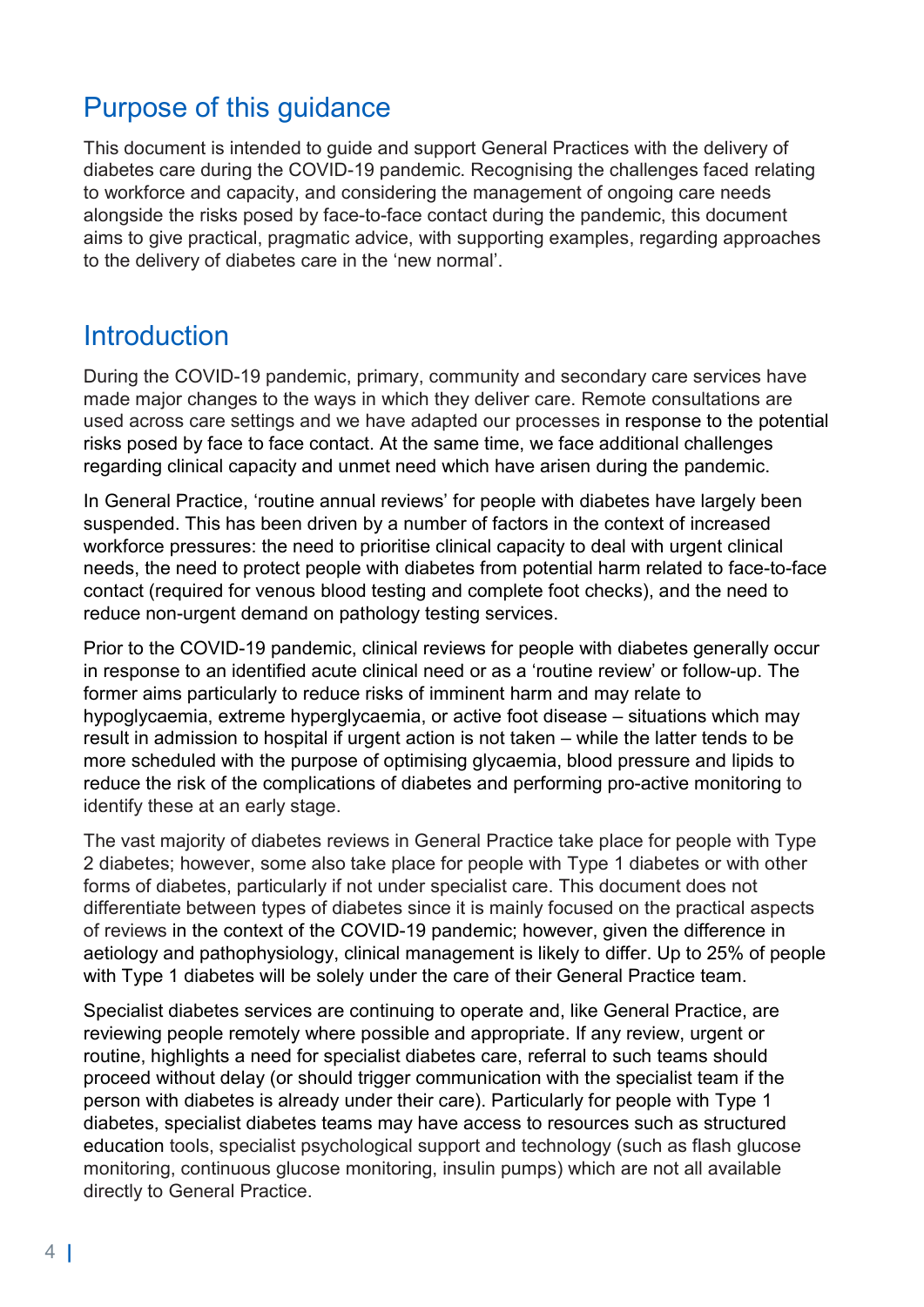#### The two-stage review process

Wherever possible and clinically appropriate, consultations should be conducted remotely - online, by telephone, or video call - to minimise avoidable face-to-face contact in the COVID-19 pandemic and protect people with diabetes and our workforce. Face-to-face, inperson contact should be the exception, for specific circumstances, rather than the default. Careful thought must be given to consultation type if injectable treatment is being considered; for insulin, it is essential that the individual is given sufficient support, instruction and demonstration regarding safe use and injection technique. If GLP-1 analogue therapy is being considered, links to online videos demonstrating proper injection technique may be helpful.

Amongst the elements of care which cannot be delivered fully remotely are venous blood testing, retinal screening and complete foot checks. Though these may have been deferred in the last few months, it is becoming increasingly clear that we are likely to continue operating in the context of COVID-19 for some time. For the majority of people, it will be appropriate to offer venous blood tests and foot checks as part of their review with appropriate infection control precautions (such as using COVID-minimal sites, suitable personal protective equipment and consideration of scheduling to avoid busy waiting areas). Everyone invited to attend a face-to-face appointment should be informed that they must cancel such appointments if they develop any symptoms suggestive of COVID-19 at any time in the prior two weeks.

A diabetes review is therefore likely to occur in two stages:

- 1. The first stage is face-to-face and focused on any required elements which cannot be performed remotely (such as venous blood tests or a complete foot check, if these are indicated). On a case-by-case basis, this stage may be omitted if not completely necessary or may be declined following discussion of the risks and benefits of face-toface contact; if so, consider whether alternative approaches may be viable (such as remotely assessing the feet rather than a complete in-person foot check).
- 2. The second stage is a consultation covering information gathering, issues, concerns, results, actions and next steps. The second stage is required for all reviews and should be performed remotely unless specific circumstances necessitate face-to-face contact.

Where face-to-face contact is recommended, ensure that people are aware of the precautions and infection control measures in place. Consideration should also be given to combining a visit for face-to-face elements of diabetes care with fulfilling other care needs requiring face-to-face contact, such as dressings or those relating to other conditions.

## Urgent clinical needs

Despite the pressures and challenges associated with the COVID-19 pandemic, it is essential that urgent clinical needs, both physical and psychological, continue to be managed. Hypoglycaemia, extreme hyperglycaemia and active foot disease pose risk of major harm in the short-term and require urgent attention. These may be highlighted through different mechanisms including direct reporting by the individual (or their carers) of capillary blood glucose (CBG) readings or symptoms (such as those suggestive of diabetic ketoacidosis (DKA) or hyperosmolar hyperglycaemic state (HHS), osmotic symptoms of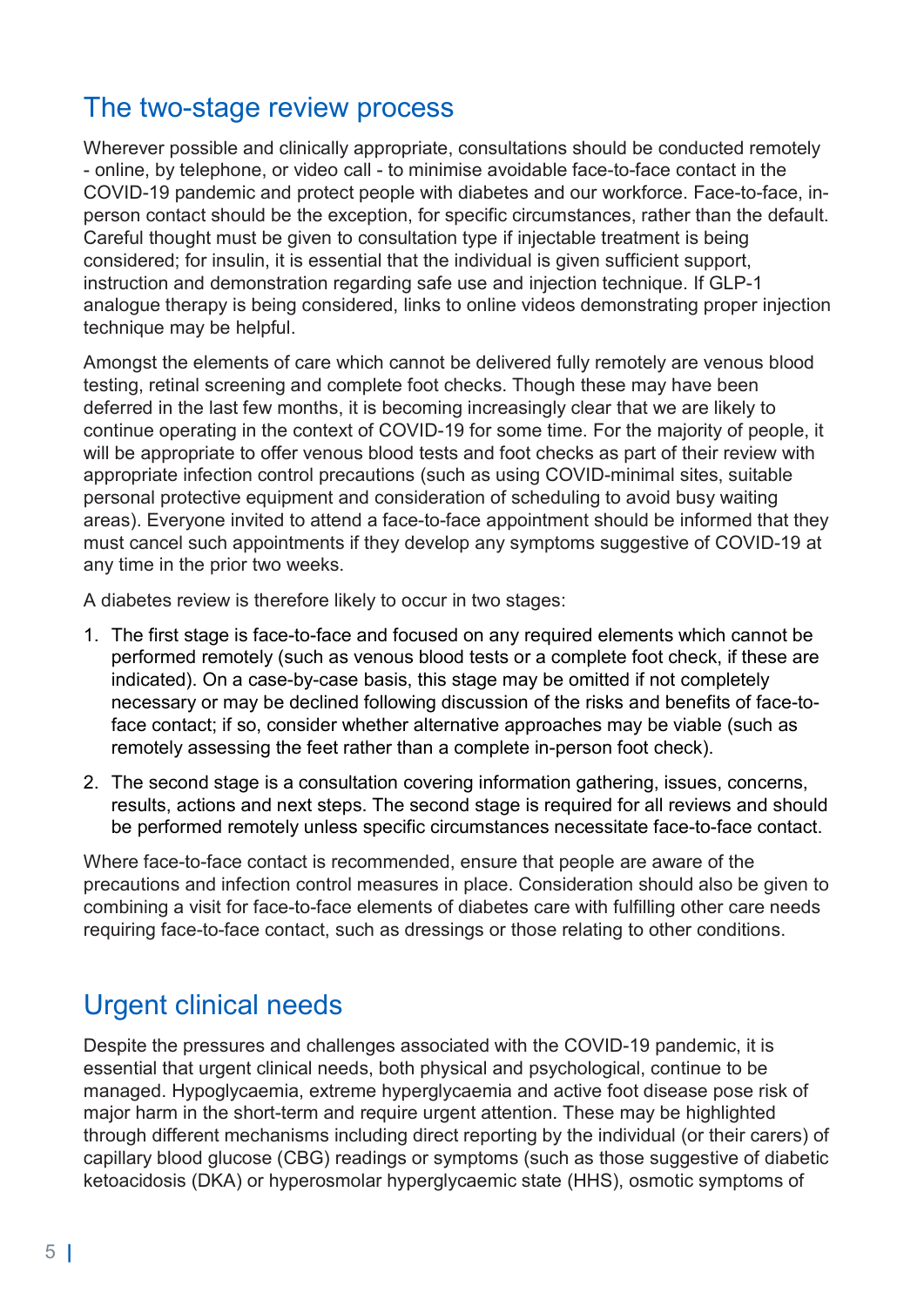diabetes, or those suggestive of hypoglycaemia), or reports from urgent care services, hospital emergency departments or ambulance services. Any such reports require urgent assessment and should be acted upon promptly, constituting an urgent clinical need rather than a routine review. If insulin has been newly started in response to hyperglycaemia during a hospital admission, it is important that they are assessed promptly following discharge to ascertain safety. Women with diabetes reporting pregnancy need urgent review and referral.

A clinical picture suggestive of DKA or HHS requires an emergency admission to hospital. For symptomatic hyperglycaemia not requiring admission, if venous blood testing is likely to affect management, the benefits of such testing are likely to outweigh the risks; using CBG data (if available and sufficiently detailed) may also be considered. People treated with insulin or insulin secretagogues, and therefore at risk of hypoglycaemia, should have access to equipment for self-monitoring of blood glucose in line with NICE guidance. People should also be encouraged and supported to highlight any issues or concerns relating to their diabetes and their physical and psychological wellbeing.

## Routine reviews and prioritisation

In addition to identifying and addressing otherwise undetected acute clinical needs, and specific issues and concerns of the person with diabetes, routine reviews are aimed at identifying and addressing risk factors for complications of diabetes. This involves optimising glycaemia, blood pressure and lipids, and proactively searching for early signs of complications including nephropathy, neuropathy and peripheral vascular disease.

During the first phases of the outbreak, people who had not reported urgent clinical needs may have had their routine review appointments cancelled or deferred. Moving into the next phases of the outbreak, there is a need to consider the approach for restarting routine diabetes care. Where capacity is limited, it is sensible for such reviews to be prioritised on the basis of modifiable risk, while considering other key factors such as comorbidities and time since last review.

In addition to the risk of complications, the coronavirus pandemic has brought additional risks to consider; namely that of mortality with COVID-19. Multivariable analysis of mortality data from England, linked to the National Diabetes Audit (NDA), has revealed significant associations in people with diabetes between mortality with COVID-19 and age, sex, deprivation, ethnicity, comorbidities (kidney disease, heart failure, previous stroke), BMI and HbA1c (Holman et al, 2020; see https://www.england.nhs.uk/wpcontent/uploads/2020/05/Valabhji-COVID-19-and-Diabetes-Paper-2-Full-Manuscript.pdf).

HbA1c is the most readily modifiable of these risk factors; the risk of mortality with COVID-19 increases as HbA1c increases within the diabetes range (in Type 1 diabetes, this trend only achieved significance for HbA1c > 86 mmol/mol, likely due to smaller numbers and reduced statistical power). Though an association with hypertension has been described in some systematic reviews, this was not found to be significant in this multivariable analysis. HbA1c is therefore a common modifiable risk factor for both the complications of diabetes and for COVID-19 related mortality, while blood pressure and dyslipidaemia are important modifiable risk factors for the complications of diabetes (blood pressure is a risk factor for both the microvascular and cardiovascular complications of diabetes while dyslipidaemia increases the risk of cardiovascular complications).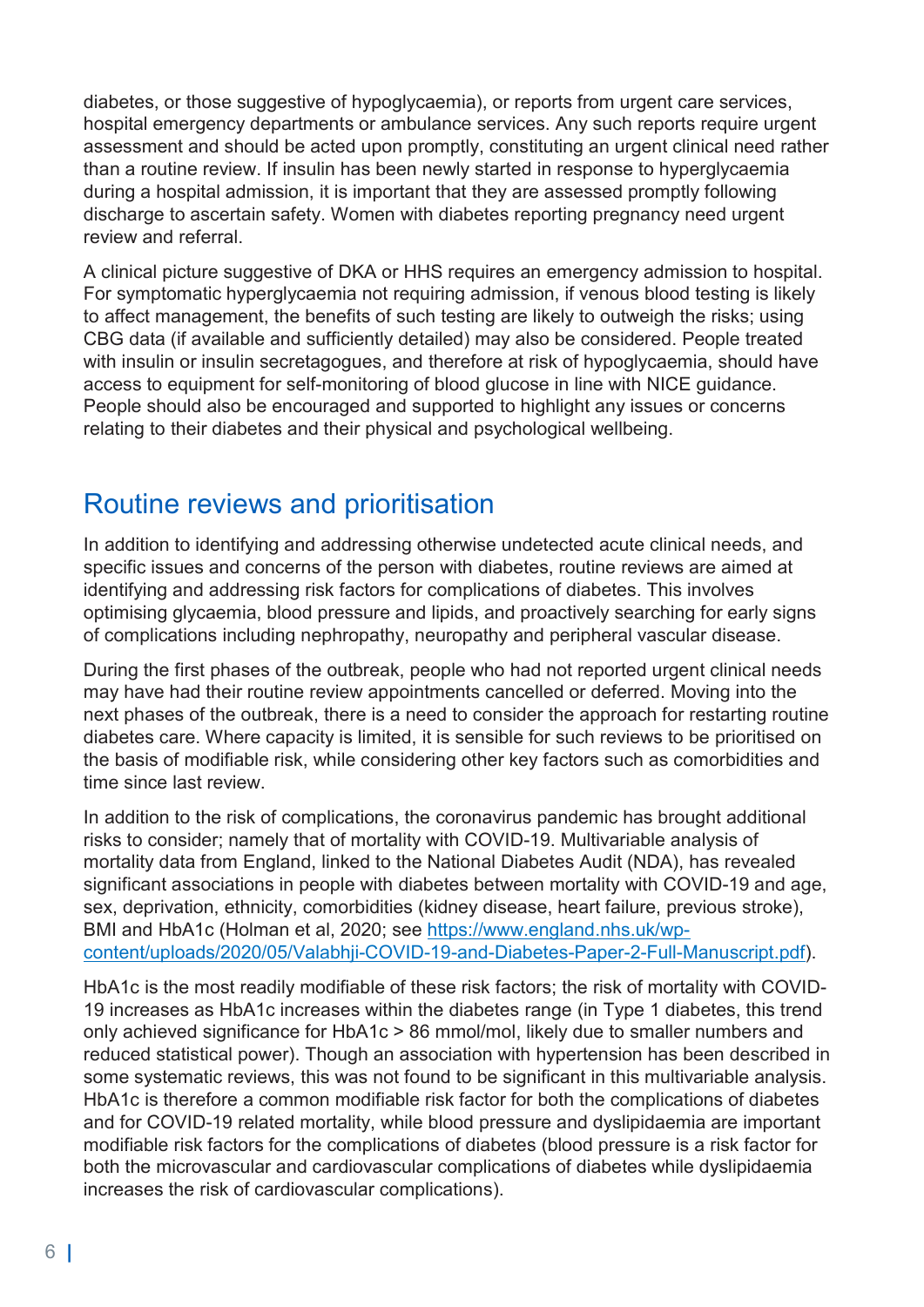If capacity for routine reviews is limited and prioritisation is necessary, various possible approaches could be used. These may take into account both risk of mortality with COVID-19 and the risks of diabetes-related complications. There is no single 'correct approach' for prioritisation and the following should be considered:

- 1. Feasibility (ease of searching clinical systems vs individually assessing records)
- 2. Complexity (the variety of factors to consider in stratification)
- 3. Utility (strata should be appropriately sized to be practically useful)
- 4. Effect on inequalities and possible mitigations
- 5. Possible unintended consequences and any groups needing additional consideration

One approach for prioritisation is stratifying into RED, AMBER and GREEN on the basis of last recorded HbA1c, blood pressure and lipid management status, while taking into account significant co-morbidities (such as CKD and CVD) or significant complications of diabetes as well as missed reviews. In the following example, the thresholds between GREEN and AMBER reflect the treatment targets for diabetes, as used by the NDA and the Quality Outcomes Framework (QOF). Statin use is binary while HbA1c and blood pressure are continuous variables; the threshold between AMBER and RED for blood pressure in the example is informed by the NICE definition of stage 2 hypertension (160/100 – 180/120), however no such stages are defined for HbA1c.

Above the threshold for diabetes, as HbA1c increases, both the risk of mortality with COVID-19 and the risk of microvascular complications increase fairly linearly. Although the following example uses 86 mmol/mol as the HbA1c threshold between RED and AMBER, it is proposed that, based on local context (taking into account clinical needs and capacity), practices select a suitable HbA1c threshold themselves. This should ideally be informed by searches at practice-level, however the following data from the NDA shows the proportions of people with Type 1 diabetes or Type 2 diabetes in England with HbA1c above different thresholds in 2018/19:

| HbA1c threshold | % with Type 1 Diabetes above threshold | % with Type 2 Diabetes above threshold |
|-----------------|----------------------------------------|----------------------------------------|
| 97 mmol/mol     | 79                                     |                                        |
| 86 mmol/mol     | 15.5                                   | 6.6                                    |
| 75 mmol/mol     | 29.5                                   | 12.3                                   |

## Example of an approach to prioritisation

|                                                                                                                                                                                                                | HbA1c (mmol/mol)   | $BP$ (mmHg)         | Lipid management status                                       |  |  |
|----------------------------------------------------------------------------------------------------------------------------------------------------------------------------------------------------------------|--------------------|---------------------|---------------------------------------------------------------|--|--|
| RED.                                                                                                                                                                                                           | $> 86$ mmol/mol*   | $\geq 160/100$      | Not on statin despite hx of CVD (excl. haem stroke)           |  |  |
| <b>AMBER</b>                                                                                                                                                                                                   | $59 - 86$ mmol/mol | $141/81 - 159/99**$ | Not on statin despite age $\geq 40$ yrs and QRISK $\geq 10\%$ |  |  |
| <b>GREEN</b>                                                                                                                                                                                                   | ≤ 58 mmol/mol      | ≤ 140/80**          | On statin (or statin not indicated / declined)                |  |  |
| If last results fall into GREEN category but are > 24 months old, person should be stratified as AMBER                                                                                                         |                    |                     |                                                               |  |  |
| People with last results in GREEN category with significant co-morbidities (including CKD stage 3-5, CHD,<br>CBVD, heart failure) or known significant complications of diabetes should be stratified as AMBER |                    |                     |                                                               |  |  |

\*If prioritising based on this approach, practices are advised to select a suitable threshold for HbA1c themselves based on local needs, data and context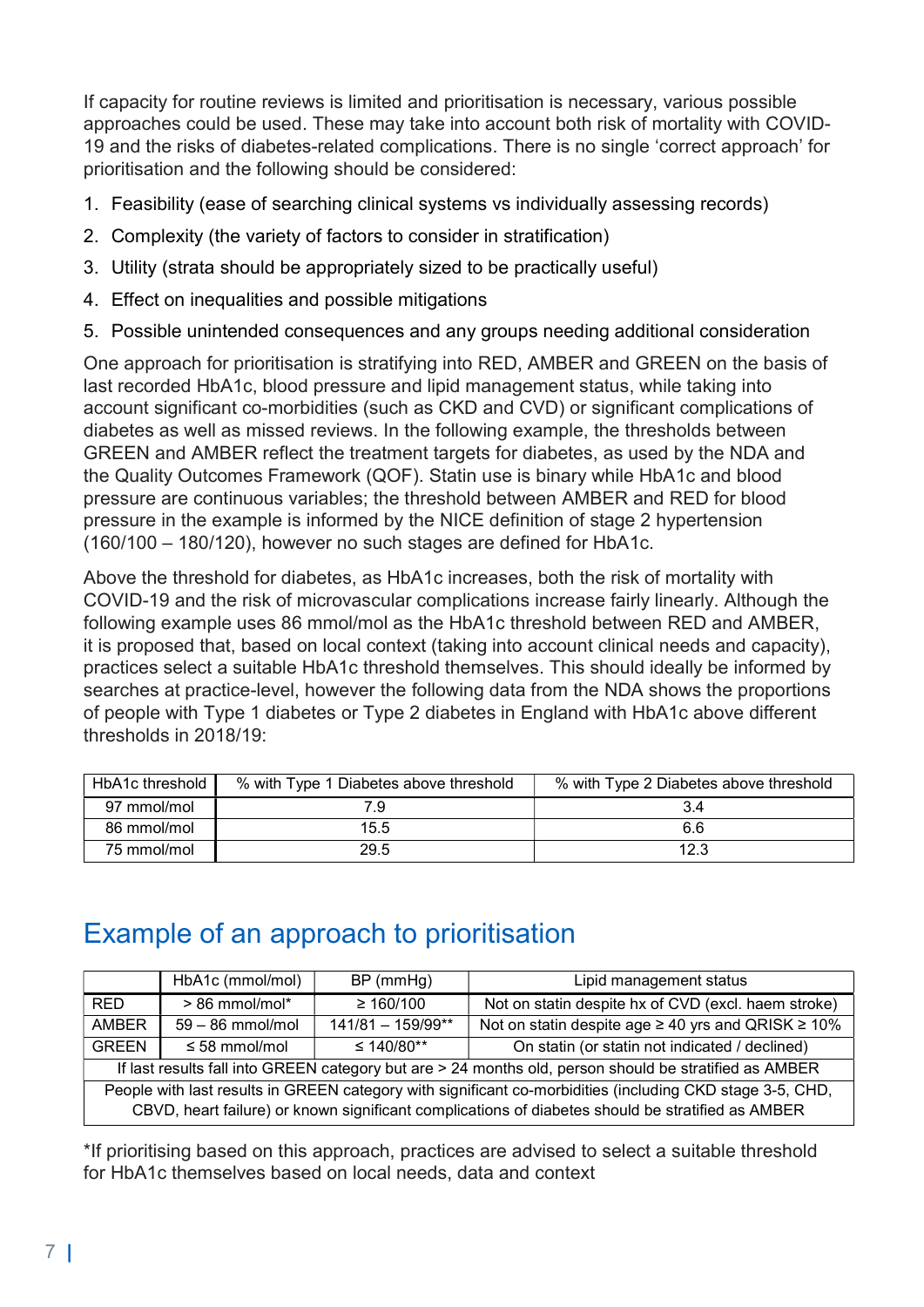\*\*Note that the threshold between GREEN and AMBER for blood pressure aligns with the treatment target for diabetes used by the NDA and QOF. An alternative approach would be to adopt the blood pressure target level recommended in NICE NG136 of 140/90 mmHg (for people aged under 80).

The above approach relies on searches on General Practice Clinical Systems to determine categorisation. This is intended as a guide only and does not replace clinical judgement. People with characteristics in the RED category would be prioritised for review, followed by AMBER and then GREEN. If an individual's glycaemic, hypertensive and lipid status fall into different categories, then the highest priority of those categories would take precedence, i.e. someone with HbA1c 87 mmol/mol (RED), blood pressure 142/85 (AMBER) and on statin treatment (GREEN) would be in the RED category overall. Consideration may also be given to additional adjustments or factors for inclusion, e.g. it would be reasonable to categorise anyone diagnosed with diabetes in the previous 12 months with higher priority than suggested by their HbA1c, blood pressure or lipid status.

It is advised that a personalised approach to care be taken; for people with moderate or severe frailty, there is generally likely to be benefit overall from intensifying treatment if parameters are in the RED category, while the balance of risks and benefits may be more complex for intensifying treatment if parameters are in the AMBER category (particularly when closer to GREEN). Insulin and insulin secretagogues confer a risk of hypoglycaemia and overly intensive glycaemic control with these agents should be avoided in people with frailty (Strain et al, 2018; see https://onlinelibrary.wiley.com/doi/full/10.1111/dme.13644). Similarly, over intensive blood pressure control and lipid management in this group may lead to more harm than benefit. For people at end of life, care should be focused on symptom management.

Reassuringly, analyses of the NDA indicate that over 85% of people who achieved HbA1c ≤ 58 mmol/mol in 2017/18 also achieved this in 2018/19; in other words, most people with GREEN categorisation are likely to still have HbA1c ≤ 58mmol/mol. However, if someone with last HbA1c ≤ 58 mmol/mol is considered to have had a deterioration in glycaemia since this was last checked (e.g. due to high CBG readings, new symptoms, cessation of treatment), they should be re-categorised to a higher risk group for review.

Likewise, over 80% of people with blood pressure less than 140/80 mmHg in 2017/18 had blood pressure consistently recorded as less than 140/80 mmHg in 2018/19 – it is therefore reasonable to consider that people with acceptable blood pressure in the previous year are likely to still have acceptable blood pressure now, in the absence of other changes such as de-intensification of anti-hypertensives or reduced compliance.

## Venous blood testing

Prior to the COVID-19 outbreak, practices would usually arrange venous blood tests prior to all routine diabetes reviews. While the majority of reviews are likely to require blood testing, it is suggested that practices should consider the need for venous blood testing on a case-by-case basis, given the risk posed by face-to-face contact during the pandemic. Though this should ideally be followed for all, it is particularly important that this is followed for people who are shielding. The key question to consider is whether the blood tests will affect management – i.e. blood tests should be fulfilling a defined clinical need, rather than 'tick-boxes' or QOF. Some general principles: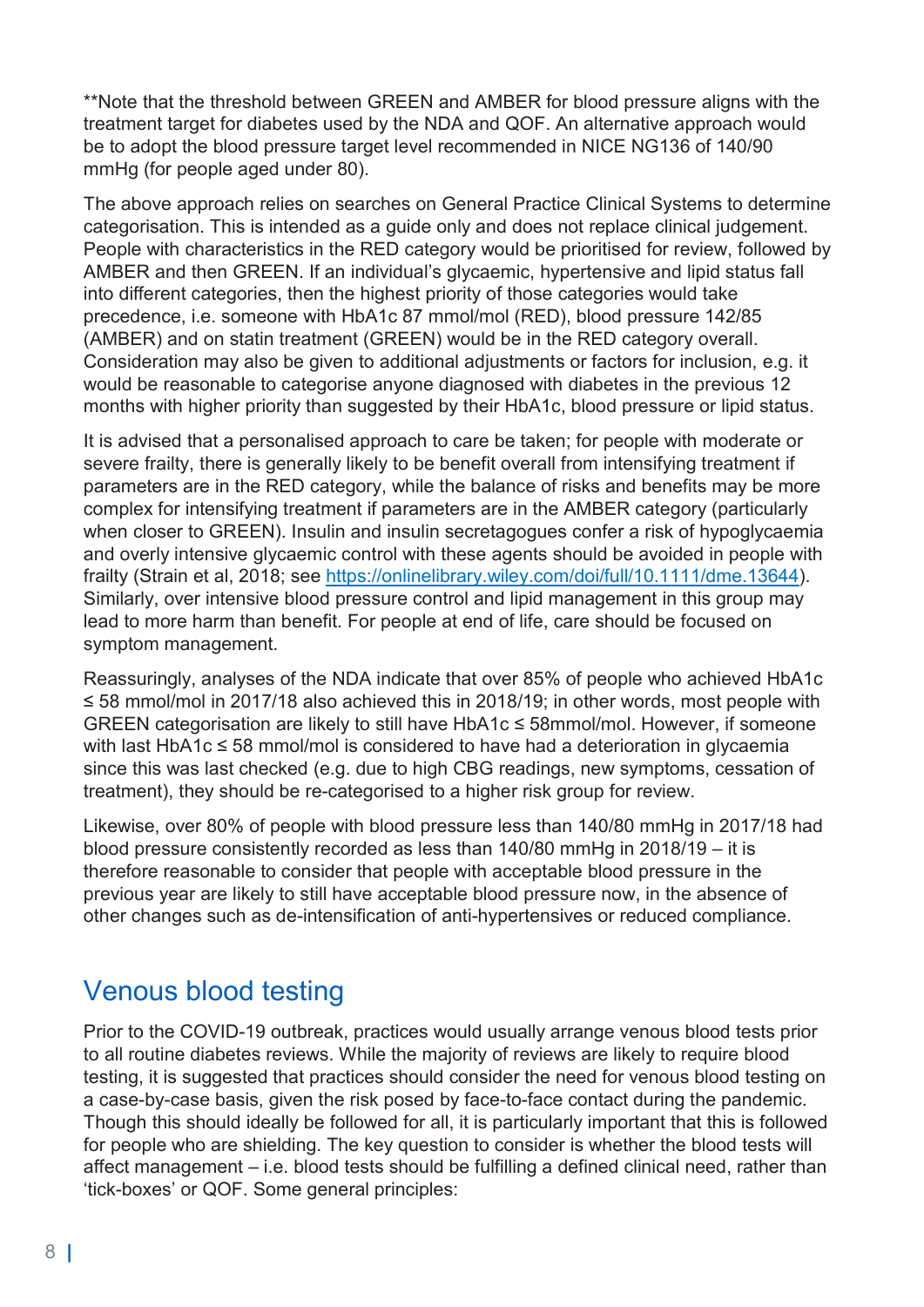- 1. Venous blood tests should take place at COVID-minimal sites, avoiding acute hospital sites. If possible, all required face-to-face checks should be performed at the same visit
- 2. If one blood test is required, such as renal function, then it is sensible to also request all other clinically-indicated blood tests at the same time (such as HbA1c and lipids)
- 3. When evaluating the need for renal function testing, consider:
	- a. time since last test
	- b. values and trend of previous readings
	- c. any intervening acute events (such as hospital admissions)
	- d. any intervening new medications (such as diuretics)
	- e. overall risk of complications (i.e. long duration of suboptimal glycaemic control)
	- f. presence of known diabetes complications (if so, then high risk of nephropathy)
- 4. When evaluating the need for HbA1c testing, consider:
	- a. time since last test
	- b. values and trend of previous readings
	- c. changes in treatment since last measurement
	- d. any evidence suggesting hyperglycaemia or hypoglycaemia (such as symptoms noted in the clinical record, OOH / A&E attendances, ambulance service reports)
	- e. data from capillary blood glucose testing (if applicable)
- 5. If only HbA1c may be needed, consider whether the patient already checks CBG readings and if these could provide enough information to guide treatment (if available and sufficiently detailed)
- 6. There is generally little value in arranging a blood test solely to check lipids use the last recorded values if assessing QRISK
- 7. If it is deemed that a review could reasonably take place without venous blood tests, but the person with diabetes requests that blood tests are arranged, these should not be denied as long as such tests would have been conducted under ordinary circumstances and the additional risks and measures applicable during the COVID-19 pandemic are explained
- 8. It is also reasonable for someone to decline blood tests due to concerns about face to face contact. This is their decision and should be respected, though it is important to explain the rationale for recommending blood testing, the risks posed by contact, and relevant infection control precautions
- 9. If indicated, arrange for the person with diabetes to bring an early morning urine sample to their blood test appointment and for this to be sent for ACR testing by the health professional taking blood

Example 1: John was diagnosed with Type 2 diabetes around 2 years ago. His renal function was last checked a year ago and reported eGFR>60, all previous renal function results have been in the normal range, he has no known nephropathy and no known complications of diabetes. He has previously attended annual reviews and retinal screening. He takes metformin 1g bd and gliclazide 40mg bd. He has testing strips prescribed and regularly checks CBG readings. His last HbA1c was a year ago and was 54 mmol/mol – there have been no changes to his medications since that time.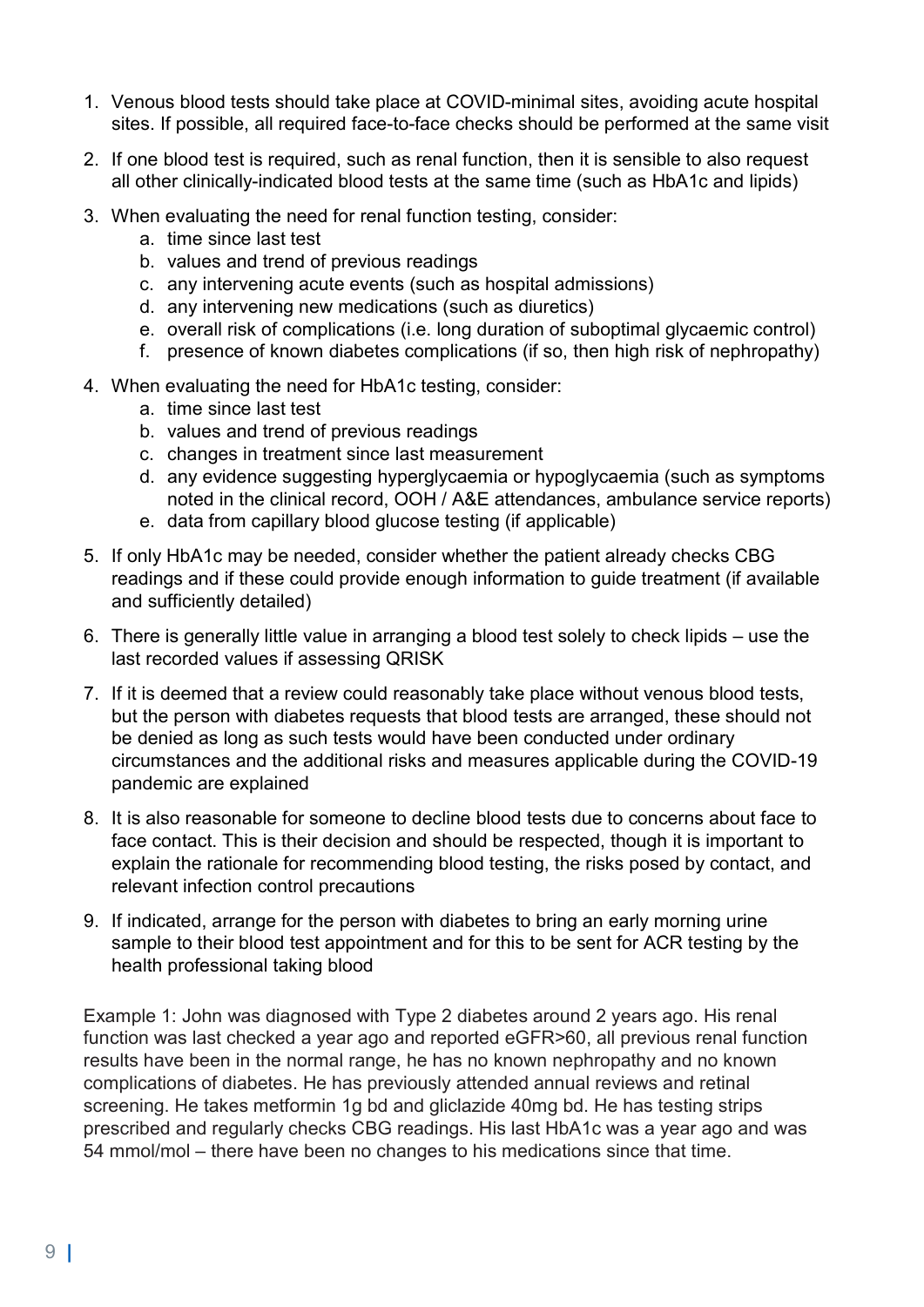In this example, arranging renal function testing may not be necessary, unless there is a specific concern that it may have deteriorated. His last HbA1c showed adequate blood glucose control and there have been no changes to treatment since then. He confirms that he is also able to provide CBG readings, taken at different times over a few days, giving an indication of blood glucose levels. It is therefore decided not to arrange venous blood tests for John at this time and to proceed to reviewing him remotely.

Example 2: Sultana was diagnosed with Type 2 diabetes around 8 years ago. Her routine review in March was cancelled. Her last renal function was checked 15 months ago and reported an eGFR of 49. There has been a steady decline in renal function over the last few years. She has background retinopathy. She has previously attended reviews and retinal screening. She takes metformin 1g bd and linagliptin 5mg od. Her last HbA1c was 15 months ago and was 52 mmol/mol – there were no medication changes at that time.

In this example, there is likely to be overall benefit with arranging testing of renal function. It is important to check current renal function as there has been a downward trend over time and the metformin dose will need modification if eGFR is below 45. Her glycaemic control is likely to be similar to when last checked, unless there have been significant changes to her lifestyle, and though it may not warrant testing at this time on its own, it is reasonable to check HbA1c (along with all other clinically-indicated bloods) since blood testing will occur for renal function anyway.

#### Blood pressure

Management of blood pressure is a key aspect of diabetes care and has major influence on the development of the complications of diabetes. It is expected that anyone with a most recent blood pressure greater than 180/120 should already have had appropriate management initiated and follow-up arranged, in line with NICE guidance. As a precaution, it is suggested that all practices run a search of any people (not limited to those with diabetes) with last blood pressure reading greater than 180/120 to ensure that such action has been taken and follow-up is in place; if there is any doubt then urgent review should be arranged.

For the majority of people with diabetes, monitoring of blood pressure should not necessitate a visit to the practice. Blood pressure monitors are relatively inexpensive (around £20 or less) and easy to use; people should be encouraged to purchase a monitor for home use if at all possible, with explanation of the benefits in terms of monitoring (an average of home BP readings is generally much more useful than one-off clinic readings) as well as in limiting avoidable contact which may place the patient and staff at risk. However, it should be recognised that this may not be feasible for all and that many people have been adversely affected financially by the COVID-19 pandemic; practices may consider lending out BP monitors in such situations, with relevant infection control measures taken. A list of blood pressure monitors validated for home use is available from the British and Irish Hypertension Society at https://bihsoc.org/bp-monitors/for-home-use/

If someone is unable or unwilling to purchase a blood pressure monitor, carefully consider the risks and benefits of measuring blood pressure in the practice. If needing blood tests or a foot check, it would be reasonable to check blood pressure at the same time. If there is no other reason to attend the practice in person, only arrange a visit for BP testing if the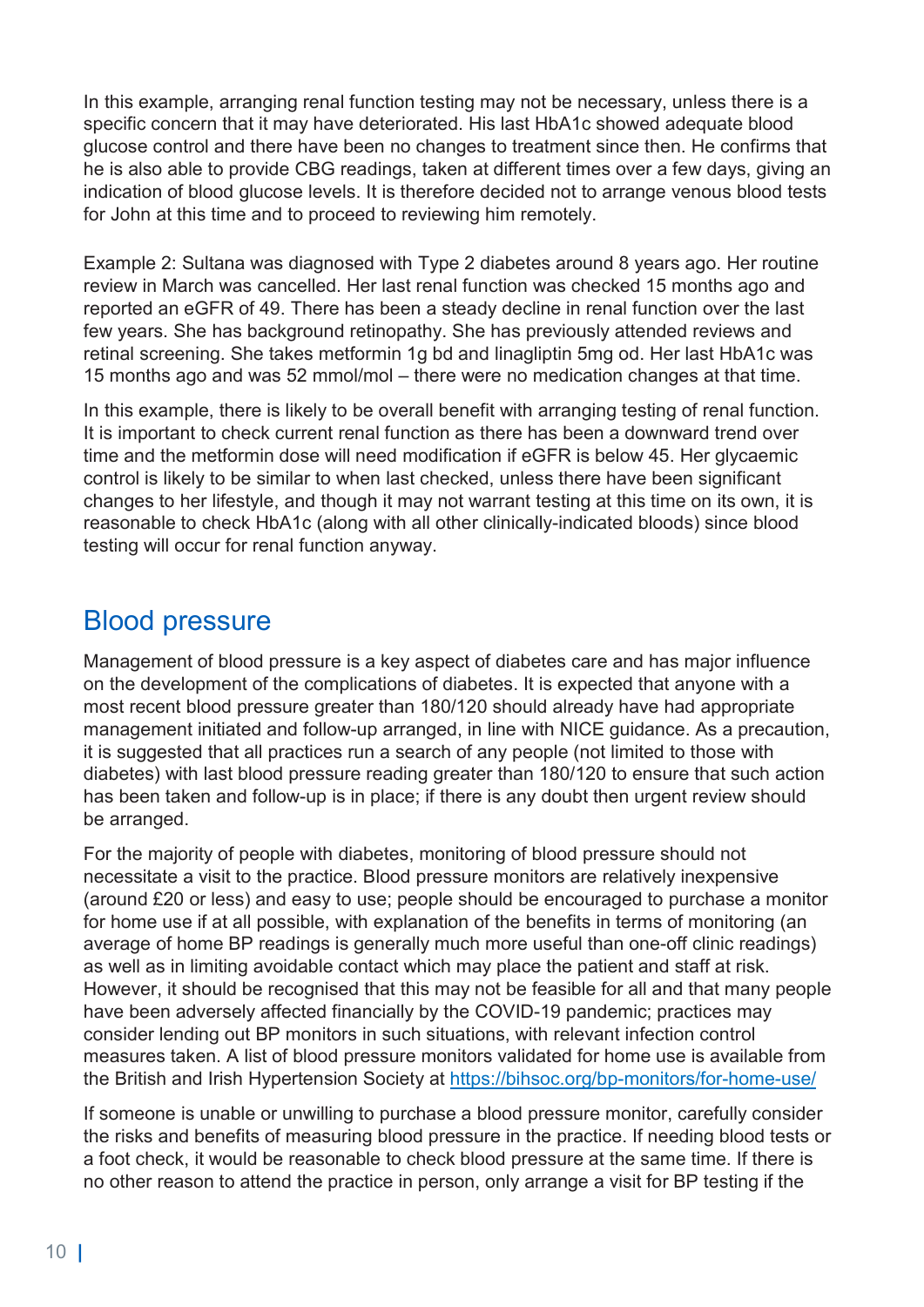benefits of obtaining a clinic blood pressure reading outweigh the risks (such as if the last recorded BP was very high). For infection control, disposable blood pressure cuffs are available or cling film may be wrapped around the cuff site to prevent direct skin contact.

## Urinary albumin creatinine ratio testing

Of the care processes for diabetes, analysis of urinary albumin creatinine ratio (ACR) has the lowest completion rate according to the NDA. Even if venous blood tests and an inperson foot check are not taking place, make sure that consideration is given to urinary ACR testing. This does not necessitate any face-to-face contact with healthcare professionals; the sample pot, instructions and pathology form may be provided to the person with diabetes (through post if necessary), with instructions to arrange for dropping off of the sample at the practice when ready (as appropriate). If attending the practice face-to-face for venous blood tests or a foot check, the sample may be provided at the same time.

## Foot checks

Diabetic foot problems should be referred to a specialist team within 24 hours. Delayed referral to a multi-disciplinary footcare team is associated with poorer rates of ulcer healing (National Diabetes Foot Audit). It is recommended that everyone with diabetes should be supported to check their feet daily (see https://www.diabetes.org.uk/guide-todiabetes/complications/feet/taking-care-of-your-feet), in addition to having a scheduled yearly foot check.

If someone is attending the practice for a venous blood test, and a foot check is also indicated, arrange for this to be done at the same visit, ideally by the same person if possible. If blood tests are not considered absolutely necessary, but a foot check is indicated, discuss the risks and benefits of attending in-person for a foot check. If the person with diabetes decides to proceed with a foot check, it would be sensible to conduct any clinically-indicated blood tests at the same visit (even if the review could feasibly proceed without them).

If a foot check in-person is not absolutely necessary or is declined, consider attempting a foot check remotely. Some elements of a foot check may be performed satisfactorily by video call, such as inspection of the skin and nails and checking of capillary refill time, while other elements, such as checking pulses and assessment of protective sensation, are clearly less amenable to remote consultation (although there are tests for sensitivity which can be performed at home with a carer, see https://www.diabetes.org.uk/guide-todiabetes/complications/feet/touch-the-toes). Furthermore, it can be challenging to visualise intended areas with sufficient clarity for an adequate inspection, particularly if the individual does not have someone with them to manoeuvre the smartphone/webcam.

Foot checks are particularly important for people at high risk of foot disease. Those likely to be at highest risk are people with previous diabetic foot disease as well as those with foot deformities, neuropathy or known peripheral vascular disease. Other risk factors include longer duration of diabetes, poor glycaemic control, male sex, smoking, hypertension and the presence of other complications of diabetes.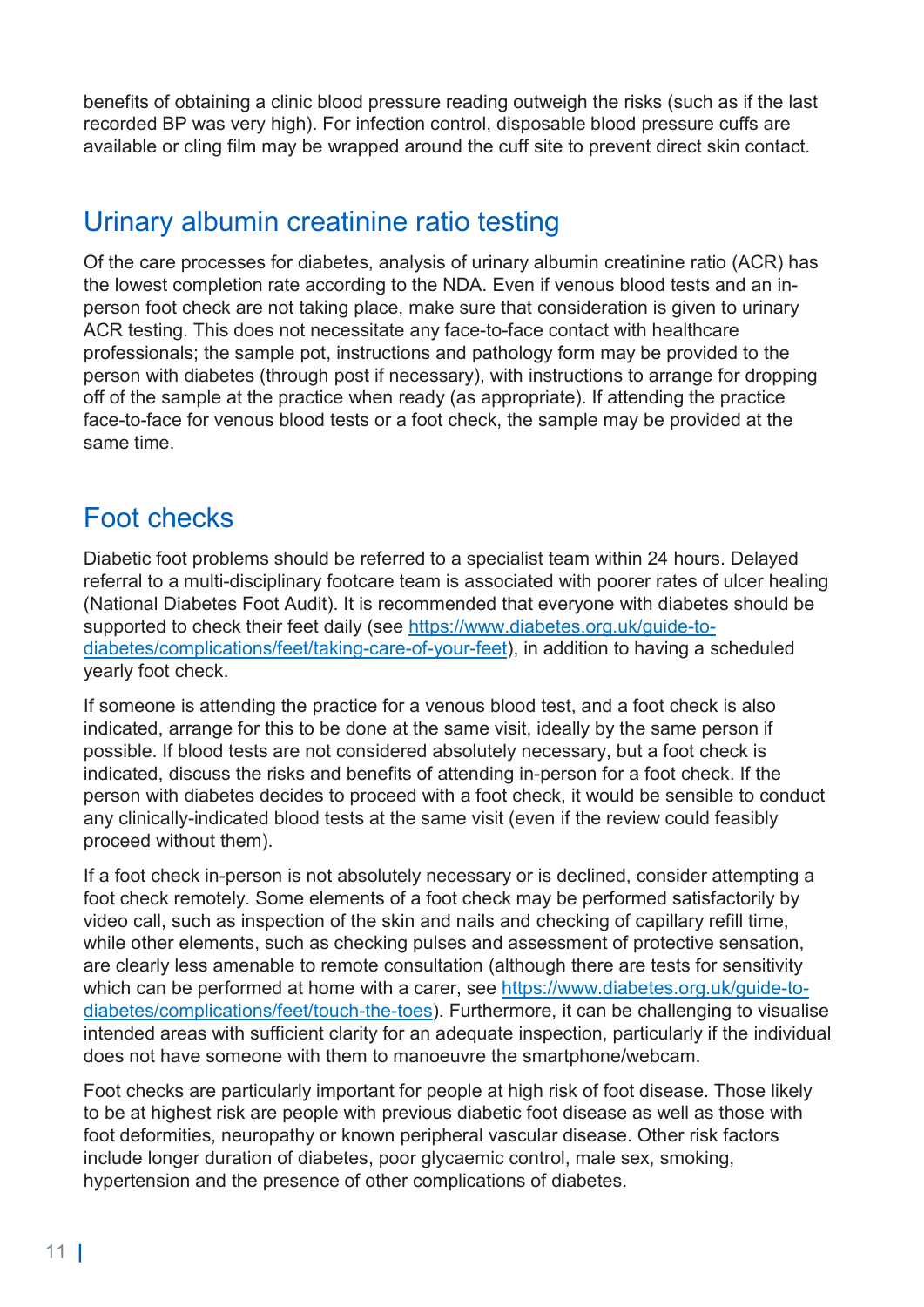Whether accepting or declining an in-person foot check, consider signposting the person with diabetes and their carers to online videos showing them how to thoroughly check their feet. Emphasise the importance of urgently reporting any cuts, blisters, wounds, signs of infection or other concerning features to the practice.

## Retinal screening

Although General Practice is not directly involved in the scheduling or recall for retinal screening, questions and concerns regarding screening may arise during reviews. As part of the restoration of diabetic eye screening, a risk stratification approach to invitations for screening has been agreed nationally. People with diabetes most at risk of sight loss and progression of retinopathy will continue to be invited for screening as usual, while people who attended their last invited screen and were assessed as being at low risk of sight loss or retinopathy (R0M0) may have the time between screening extended to up to 24 months.

Eye screening cannot be delivered remotely. If locations other than the GP practice for the face-to-face elements of diabetes care are required, consider engaging with eye screening providers to identify venues where these services could be co-located, facilitating provision of a 'one-stop-shop' approach.

## Weight checks and lifestyle support

Weight may be measured at the same time as attendance for blood tests or foot checks. If not having other procedures or checks in-person, it is reasonable to accept self-reported weight. In most cases, if there is no other reason for face-to-face contact, the need for an updated weight reading is unlikely to justify a face-to-face attendance unless there is a specific concern.

Analyses of COVID-19 related mortality in people with diabetes have suggested that risk of a poor outcome increases as BMI increases above 30 (Holman et al, 2020; see https://www.england.nhs.uk/wp-content/uploads/2020/05/Valabhji-COVID-19-and-Diabetes-Paper-2-Full-Manuscript.pdf). Most people with obesity and diabetes (whether Type 1 diabetes or Type 2 diabetes) are likely to benefit overall from weight loss and should be supported to manage their weight (however, care should be taken in older people and those with frailty as, even if obese, the benefits of weight loss may be less clear and losing weight may exacerbate sarcopenia). Many locally-commissioned, weight management services are operating remotely and there are a number of resources available online to support increasing physical activity, improving diet and achieving weight loss (such as the NHS Fitness Studio, see https://www.nhs.uk/conditions/nhs-fitnessstudio or Diabetes UK 7-day meal plans, see https://www.diabetes.org.uk/guide-todiabetes/enjoy-food/eating-with-diabetes/meal-plans).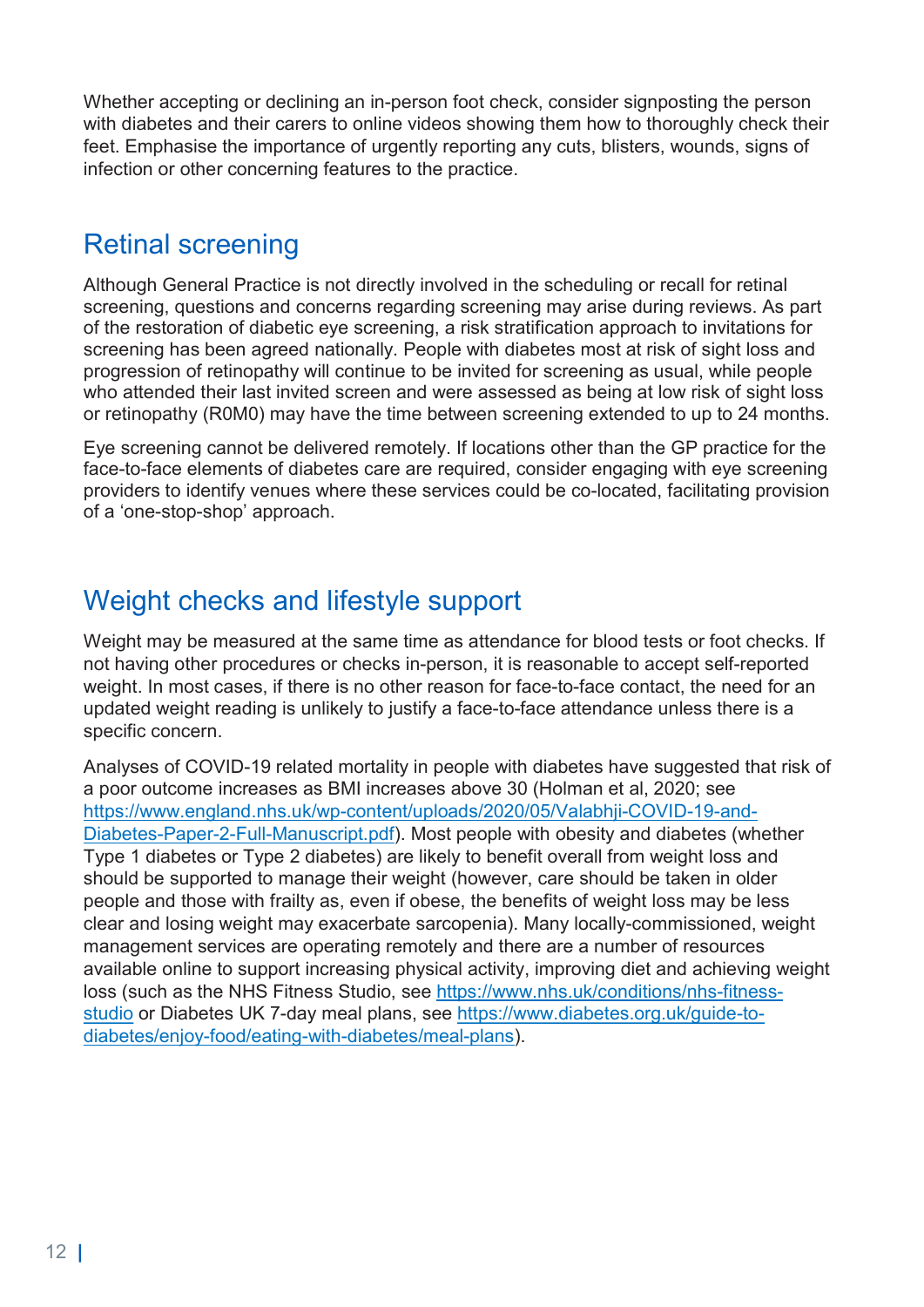## Support for self-management

It is essential to encourage and empower self-management. Historically, diabetes structured education has usually been provided in group, face-face settings; this mode of delivery ceased during the COVID-19 pandemic. Digital diabetes structured education tools have been commissioned nationally; once available, ensure that people with diabetes are aware of such support and how this may be accessed. The tools for Type 1 diabetes have already launched and the tool for Type 2 diabetes is due to launch shortly.

- Digibete this is available for children and young people with Type 1 diabetes and is accessed through specialist care teams
- MyType1Diabetes this is available for adults with Type 1 diabetes and can be accessed directly at http://www.myType1diabetes.nhs.uk
- Healthy Living for Type 2 Diabetes this is due to launch shortly and will have a 'direct to consumer' route enabled

Particularly in the context of the COVID-19 pandemic, everyone with diabetes should be made aware of sick day rules and what to do if unwell. Examples can be found at https://www.england.nhs.uk/london/london-clinical-networks/ournetworks/diabetes/diabetes-covid-19-key-information/

## Psychological wellbeing

The links between diabetes and psychological ill health are well established. In many people, the COVID-19 pandemic and resultant lockdown have resulted in social isolation and additional anxiety. The diabetes review should not solely focus on blood glucose control, blood pressure and lipids; it is important to enquire about psychological and emotional wellbeing and holistically support the person with diabetes. If indicated, discuss treatment options as appropriate and offer referral to local psychological therapy services (most, if not all, are offering remote services during the pandemic) and signpost to online resources; these include advice from Diabetes UK about diabetes and emotional health (see https://www.diabetes.org.uk/guide-to-diabetes/emotions) and tips from MIND about managing psychological wellbeing during the pandemic (https://www.mind.org.uk/information-support/coronavirus/).

## People who are shielding

Although diabetes itself is not included in the list of conditions which necessitate shielding, some people with diabetes will have applicable co-morbidities or other indications for shielding (see the section on shielding on the Diabetes UK coronavirus webpage at https://www.diabetes.org.uk/about\_us/news/coronavirus). It is important that the risks and benefits of face-to-face contact are carefully considered in this group. If blood tests or an in-person foot check are recommended (and accepted) following an individual assessment of the clinical context, these should be performed with all practical and appropriate steps taken to reduce risk.